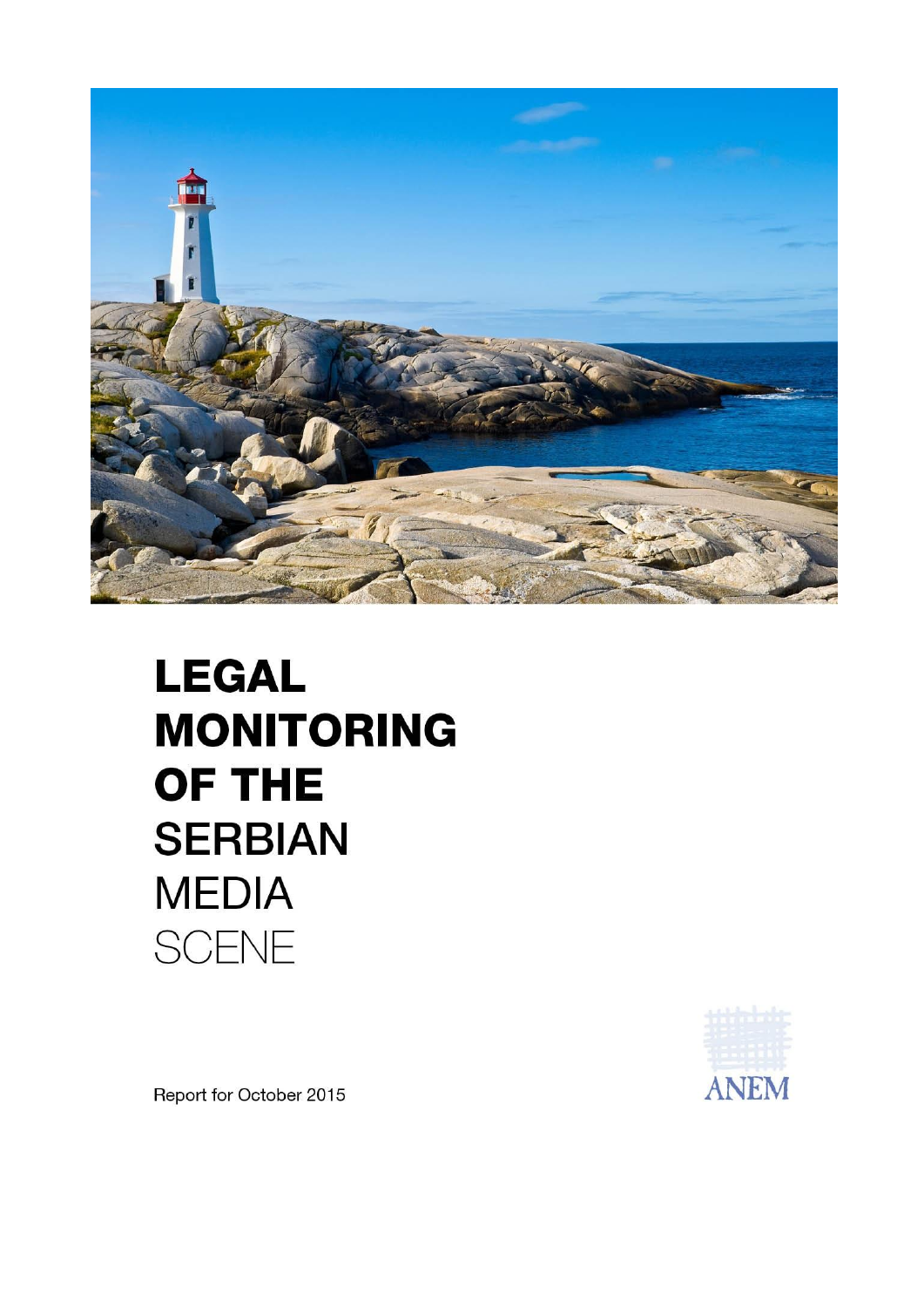## **SUMMARY AND CONCLUSION OF THE ANEM LEGAL MONITORING REPORT No. 65**

## **SERBIAN MEDIA SCENE IN OCTOBER 2015**

In the two cases in October where journalists were hindered in doing their work, the communal police was involved. In the first case, the crew of Istinomer.rs, while trying to record an interview with Dobrica Veselinovic, the activist of the movement "Ne davimo Beograd" (No to the Drowning of Belgrade) on the Sava promenade, was requested by the police to present their ID cards, after which they were told to leave the boardwalk because "they are in a zone where works were being conducted", despite the fact that the construction site was not properly marked. Misdemeanor charges were later filed against the crew of Istinomer for allegedly having hindered the communal police in their work. In the second, more drastic case, the security of the Belgrade Mayor Sinisa Mali grabbed the camera and mobile phone of the journalists of "Krik" containing the footage of the attempt to make an interview with the Mayor. The footage was deleted. Later, we learned that the Head of the Communal Police Nikola Ristic and his deputy Darko Vujisic were also on the scene. The Krik Network claims that they were precisely the ones that participated in deleting the footage, as described above. After quite a while, the question of the right of journalists to protect their sources of information has again become topical. Namely, Article 52 of the Law on Public Information prescribes that journalists are not required to disclose their sources, unless the information concerned pertain to a crime or a perpetrator thereof, which crime is subject to at least five years of imprisonment, provided that information about such crime may not be gathered otherwise (than from the aforementioned source). Danilo Redzepovic, the Editor of the Teleprompter news portal, was interrogated by the police in relation to the released transcript of the eavesdropped telephone conversation between Bojan Pajtic, Prime Minister of the Government of Vojvodina and President of the opposition Democratic Party and Lidija Udovicki, the sister of the Minister for Public Administration Kori Udovicki, concerning the alleged corruption in Elektromreze Srbije (EMS) public electricity company. The transcript in question contained references to "the Director of EMS Nikola Petrovic requesting a racket in the amount of two million euros" from the company where Lidija Udovicki worked, in order to connect it to the EMS grid. In Redzepovic's words, the police, as well as the High-Tech Crime Prosecutor, requested several times that he disclose his source. He refused, invoking the right to the protection of journalist sources. In the text he published on his portal, Redzepovic claimed that the Public Prosecutor attempted to "contest the fact that Teleprompter.rs is a media outlet", since it is not registered in the Media Register of the Business Registers Agency. Furthermore, the inspectors and the Prosecutor also tried to contest Redzepovic being a journalist and requested from him to prove it. Finally, the investigative authorities concluded that Redzepovic is not a journalist, since Teleprompter.rs is not a media outlet and Redzepovic is not a member of any journalist association. It is true that Article 30, paragraph 2 of the Law on Public Information and Media prescribes that, for the purposes of the Law, the concept of "media" does not include *independent electronic publications such as blogs, web presentations and*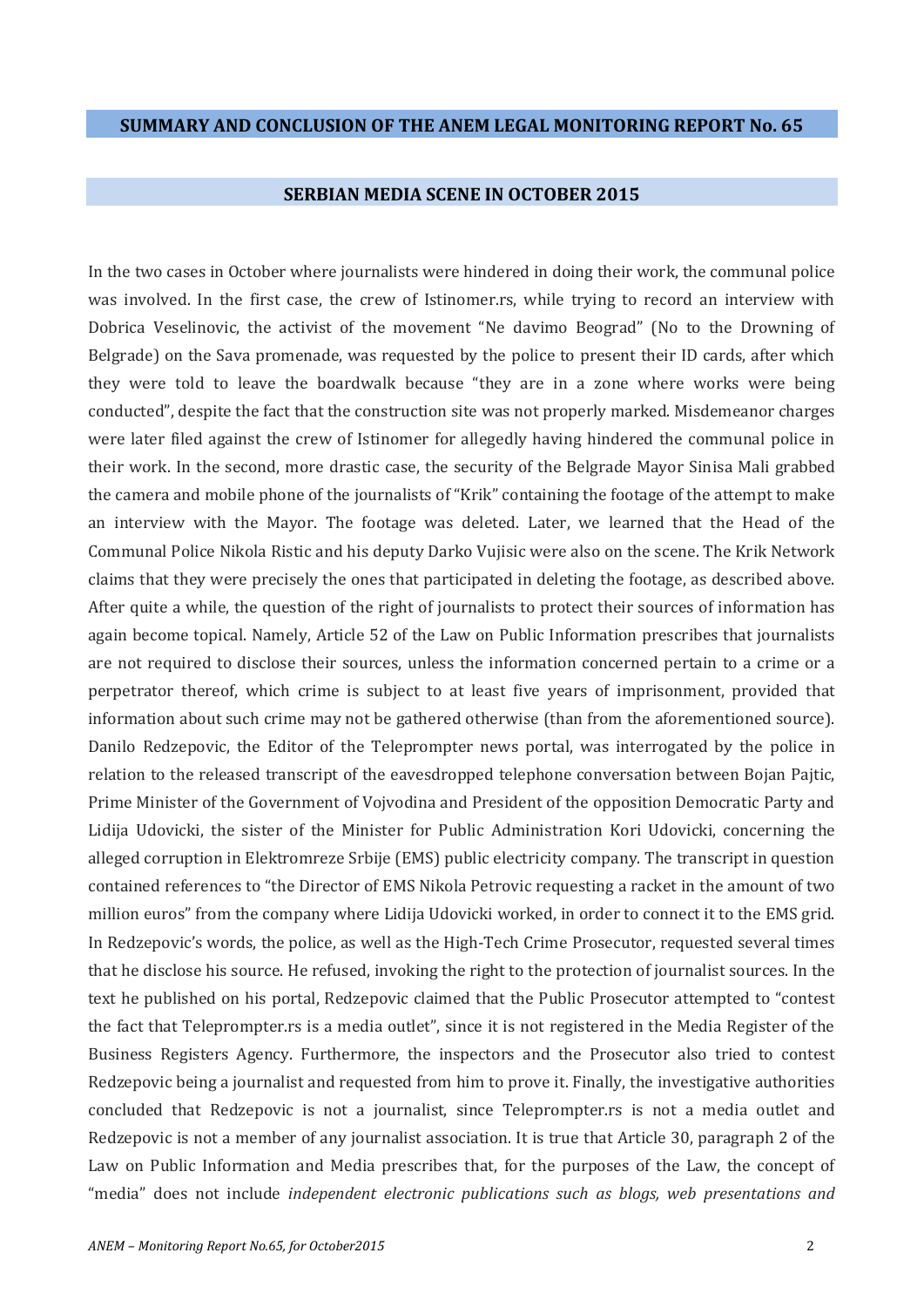*similar electronic presentations*, *unless they are registered in the Media Register.* However, under the constitutional guarantee of freedom of association, which guarantees not only the latter, but also the right to remain outside of any association, it is absolutely unacceptable to conclude, on the basis of somebody's membership in a professional association or absence thereof, if that person is a journalist or not. If the investigative authorities' position is that the right to have one's sources protected shields only journalists of registered media and only the members of journalist associations, this would mean that the right to the protection of journalist sources is intolerably restricted.

In the Report we also analyze the non-transparent dismissal of the editor of the cultural column in the daily "*Magyar Szo"*. Ferencz Kontra accused the Editor-in-Chief Marta Varja of having dismissed him for his negative literary critic of an author belonging to the National Council of the Hungarian ethnic minority in Serbia, financed predominantly from the budget. In that light, how can media outlets funded from budget sources preserve their independence? In the Report we remind that the Law on Public Information and Media authorizes national councils of ethnic minorities to establish institutions and companies in order to realize the right to public information on the language of the respective ethnic minority; under the same Law, they are also entitled to set up foundations for the accomplishment of general interest-goal of improving public information on the language of the respective ethnic minority. National councils of ethnic minorities are also obligated to configure the act of incorporation of the company publishing the media outlet, *the election and appointment of the managing bodies and the responsible editor,* in such a way so as to ensure full editorial independence, namely to make sure that two thirds of the members of the company's (publisher of the media outlet) managing body are composed by independent members. The question here is if that was done in the case of "Magyar Szo", namely if minimum systemic guarantees of editorial independence have been complied with.

In the part of the Report concerning jurisprudence in media-related disputes, we pointed out to the decision of the Higher Court in Belgrade, which rejected in October the claim by Dragoljub Milanovic, former General Manager of RTS, demanding the amount of 500.000 RSD from Nikola Radisic, former B92 journalist and Veran Matic, the Editor-in-Chief of B92's news program. The reason for the claim was the alleged violation of personal dignity, namely Radisic's reporting back in November 2012 about the trial against Milanovic for alleged embezzlement in allocating state-owned residential flats. On that occasion, the anchor in the studio first announced that Dragoljub Milanovic had appeared in public for the first time after he spent 10 years "behind bars" for having been found responsible for the death of 16 employees of RTS. This introduction was accompanied by footage of the destruction of the RTS building during the bombing in 1999. Ensued Radisic's report on site (in front of the court building), where he said, while referring to Milanovic, "Has he forgotten these scenes after 10 years spent in prison for having sacrificed the lives of 16 employees in the RTS bombing? There is no answer to this question, since the former RTS Director Dragoljub Milanovic declined to be interviewed by B92". In his lawsuit, Milanovic accused B92 of having attempted, in a malicious and unlawful manner, to "condemn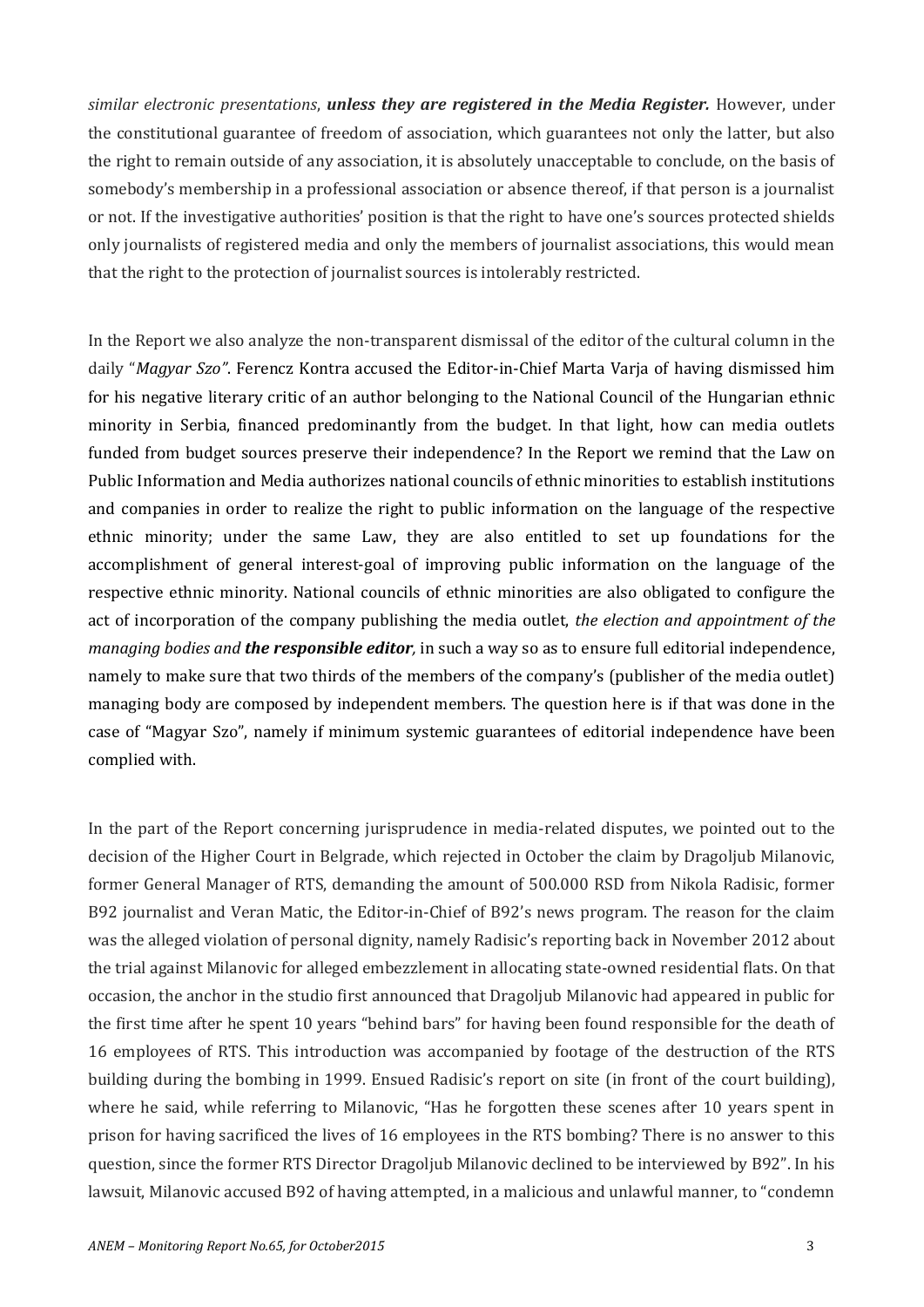him mediatically" for a crime he didn't commit. We remind that Milanovic was indicted for the crime of serious act against public safety provided for by the former Article 194, paragraph 2 of the Penal Code of the Republic of Serbia, by failing to act upon the order of the Federal Government, resulting in the death of 16 employees of RTS. The Higher Court established that the reporter (Radisic), by using word "sacrificed", did not hint at a different crime and did not convey false information. In the estimate of the Court, the journalist uttered *"a value judgment that may not be subject to an authenticity check",*  whereas such *"value judgment is based on authentic facts"*. The Court went on to conclude that a journalist, as a person that is not a lawyer, is not obligated to know about the substance of the criminal offense. Hence, the Court said, the fact that, by using the term "sacrifice", he tried to bring the facts in his report closer to the "average viewer", is not problematic. This verdict is significant not only because it confirms the position that "value judgments" may not be proven, but also because it acknowledged that journalists are not obligated to strictly adhere to legal categories in their reporting, or to precisely itemize the elements of the substance of a criminal offense each time when referring to criminal verdicts.

In the part of the Report concerning the implementation of existing regulations we deal with project co-financing. The coalition of journalist and media associations comprising ANEM, NUNS, UNS, NDNV and Lokal pres, presented in early October, the most notable gaps identified in the implementation of the Law on Public Information and Media pertaining to project co-financing. According to the findings of the Commission, up to one third of the municipalities in Serbia have not called competitions for the financing of media content of public relevance. Furthermore, the resources earmarked for the media in local budgets are insufficient, while most of the shortcomings in the competitions that were called concerned the fact that the terms thereof discriminated against certain media – most often those that are registered outside of the territory of the local government that called the competition. The Report points to the many dilemmas concerning the concept of public interest and emphasizes that there are examples where the commissions deciding on the allocation of funds consist of unqualified persons. It seems that many local governments still don't understand that project co-financing is not a replacement for direct financing from the municipal budget, but quite the opposite of it and that the public interest may not be understood as "covering the activities of local government bodies", especially not if that involves the complete lack of critical reporting. The conclusion of the Coalition is that the failure to allot funds for the media, the reduction thereof to a minimum and redirecting these funds for other purposes are the consequence of incomplete regulations and especially the absence of sanctions for non-compliance with the Law. Relative to electronic media, two topics are particularly interesting. The first concerns political advertising outside of the electoral campaign, in relation to the live broadcast of the anniversary of the ruling Serbian Progressive Party (SNS). Two national stations, TV Pink and TV Happy and one regional station, Studio B, aired the whole event live. The Regulatory Body for Electronic Media (RBEM) first stated that it had already filed complaints against broadcasters in similar situations in the past. However, RBEM then said that *under the set of new laws, the General Binding Order for Broadcasters ceased to be valid* and that, in the concrete case, *there were no grounds anymore to initiate proceedings to determine the responsibility* of the aforementioned three stations.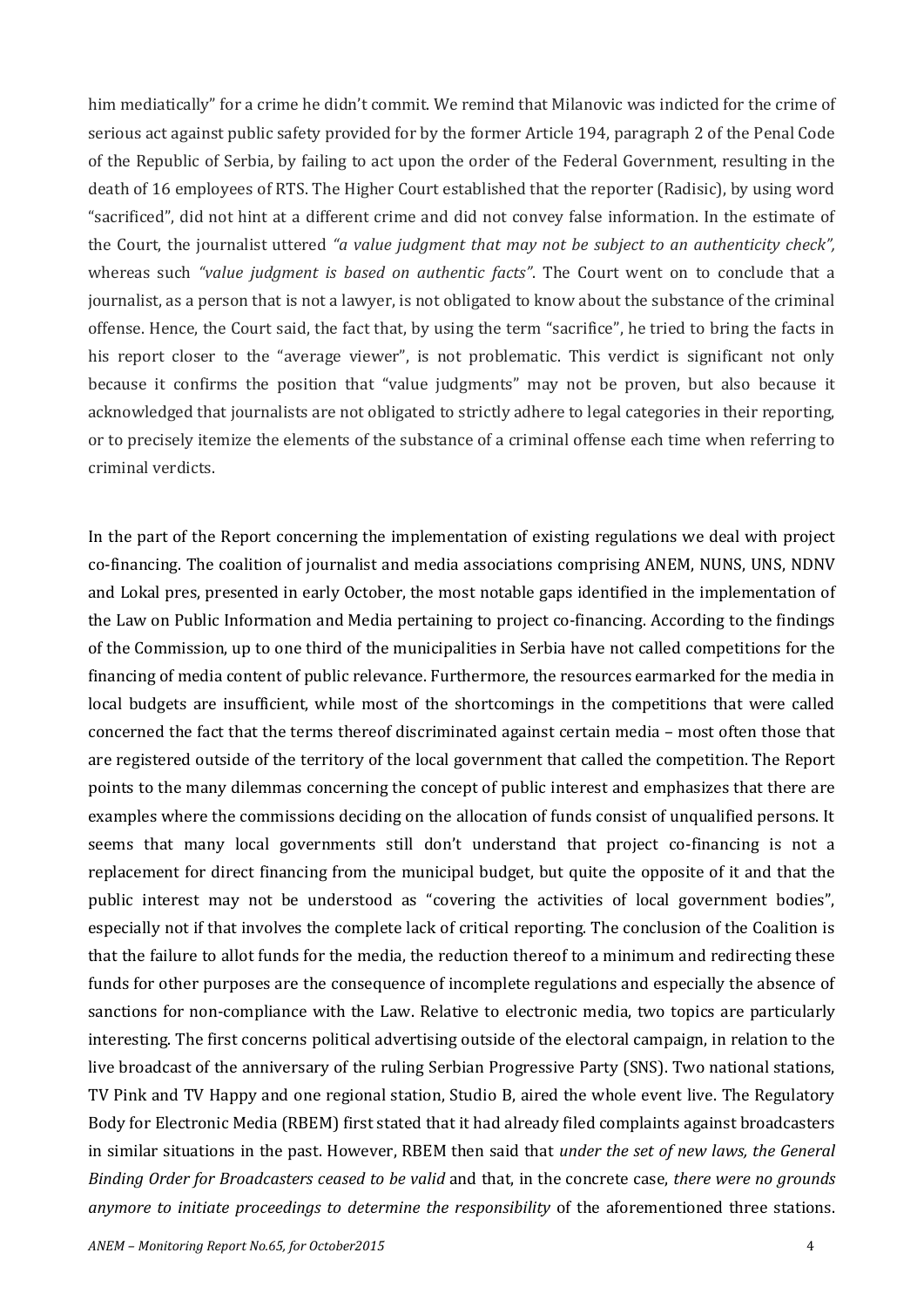What remains unclear in that situation is how the Code of Ethics/General Binding Order for Broadcasters adopted under the old Broadcasting Law ceased to be valid if the Law on Electronic Media already stipulates that acts passed pursuant to the laws that cease to be effective **will apply until new ones are adopted**, save for the provisions of such acts that are contrary to the new Law. In the concrete case, RBEM should have examined if the concrete case was one of political advertising or reporting about an unquestionably interesting media event. Whichever decision the Regulatory Body passed in that respect, it would be better than the one it finally opted for – to refrain from deciding about questions under its jurisdiction and justify the failure to take decisions by the absence of a bylaw, which, again, RBEM was obligated to adopt. Such decisions will definitely not help RBEM to build credibility and authority indispensable for discharging its duties.

The second topic we analyze are the (on-screen) crawls inviting the viewers in the program of the Happy national television stations to send information they might have in their possession about the "criminal wrongdoings of the Judge of the Commercial Court in Pancevo Speranca Jancic and her husband Aleksandar". The crawls were aired more than two hundred times the first three days. On the basis of other reports by TV Happy, the professional board of the Commercial Court in Pancevo announced in a press release that the attacks against the judge are probably motivated by the dissatisfaction by the judgment Speranca Jancic delivered in the dispute between "VIACTOM TIM" d.o.o. from Belgrade and the Port of Belgrade, associated by some with the owner of TV Happy Predrag Jankovic. That case is one of the most drastic examples of smear campaigns in Serbia against a member of the judiciary. According to the European Convention on Human Rights, the authority of the judiciary is one of the legitimate interests for the sake of which states may restrict freedom of expression. Therefore, it may seem that the warning issued by Regulatory body for electronic media against TV Happy is totally inadequate. According to the Law, a warning shall be issued to the media service provider that has committed a serious violation of obligations prescribed by the Law. The Law also provides for particularly grave violations of the prescribed obligations, which may be subject to even stricter penalties – a temporary ban of broadcasting/publishing – in a duration of 30 days. It remains unclear what would the RBEM consider a particularly grave violation of the prescribed obligations if more than 200 crawls aired on TV Happy, in which it was stated, without any substantiation, that the Judge Jancic, President of the Commercial Court in Pancevo, together with her husband, have been "continuously committing organized criminal acts", do not constitute such a violation. What kind of protection from smear campaigns could an ordinary citizen hope for if a high member of the judiciary is treated in the above-described manner? The fact is that in Serbia, in the 21<sup>st</sup> century, one may call a judge of the Commercial Court a criminal more than 200 times (234 times, to be more precise) with impunity is the best evidence of the state of the regulations in the media sector. It is a sad situation, indeed. In this case, according to what the Professional Board of the Commercial Court in Pancevo, the owner misused is media outlet for a personal crackdown on a judge whose decision, in a case that is of personal interest to him, doesn't suit him. If we had effective regulations, it would be sufficient to convince the media owner of the impermissibility of such practices. Why is, then, regulation not effective? The answer perhaps lies in the fact that, out of nine places in the RBEM Council, one remains